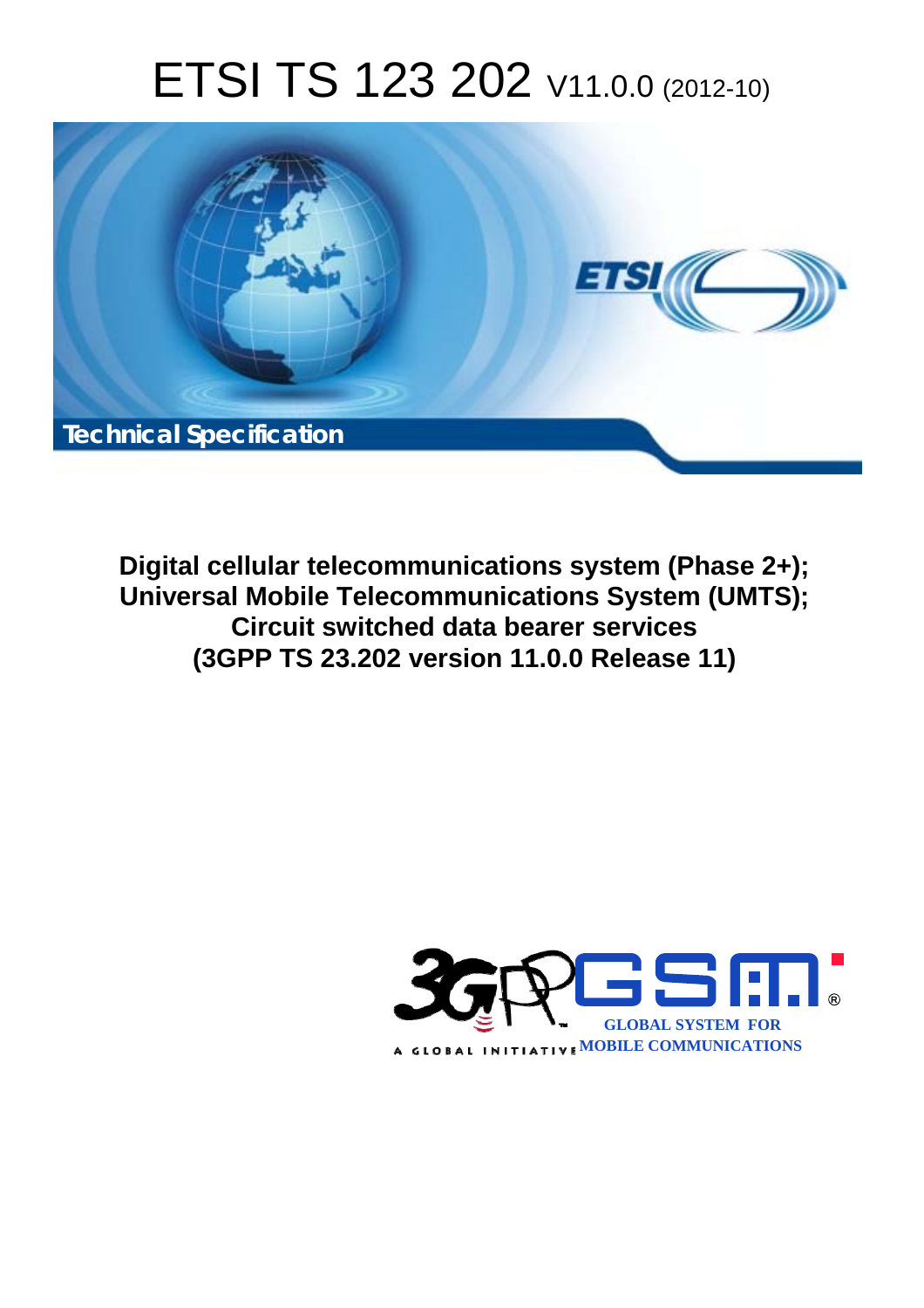Reference RTS/TSGC-0323202vb00

> Keywords GSM,UMTS

#### *ETSI*

#### 650 Route des Lucioles F-06921 Sophia Antipolis Cedex - FRANCE

Tel.: +33 4 92 94 42 00 Fax: +33 4 93 65 47 16

Siret N° 348 623 562 00017 - NAF 742 C Association à but non lucratif enregistrée à la Sous-Préfecture de Grasse (06) N° 7803/88

#### *Important notice*

Individual copies of the present document can be downloaded from: [http://www.etsi.org](http://www.etsi.org/)

The present document may be made available in more than one electronic version or in print. In any case of existing or perceived difference in contents between such versions, the reference version is the Portable Document Format (PDF). In case of dispute, the reference shall be the printing on ETSI printers of the PDF version kept on a specific network drive within ETSI Secretariat.

Users of the present document should be aware that the document may be subject to revision or change of status. Information on the current status of this and other ETSI documents is available at <http://portal.etsi.org/tb/status/status.asp>

If you find errors in the present document, please send your comment to one of the following services: [http://portal.etsi.org/chaircor/ETSI\\_support.asp](http://portal.etsi.org/chaircor/ETSI_support.asp)

#### *Copyright Notification*

No part may be reproduced except as authorized by written permission. The copyright and the foregoing restriction extend to reproduction in all media.

> © European Telecommunications Standards Institute 2012. All rights reserved.

DECT<sup>™</sup>, PLUGTESTS<sup>™</sup>, UMTS<sup>™</sup> and the ETSI logo are Trade Marks of ETSI registered for the benefit of its Members. **3GPP**TM and **LTE**™ are Trade Marks of ETSI registered for the benefit of its Members and of the 3GPP Organizational Partners.

**GSM**® and the GSM logo are Trade Marks registered and owned by the GSM Association.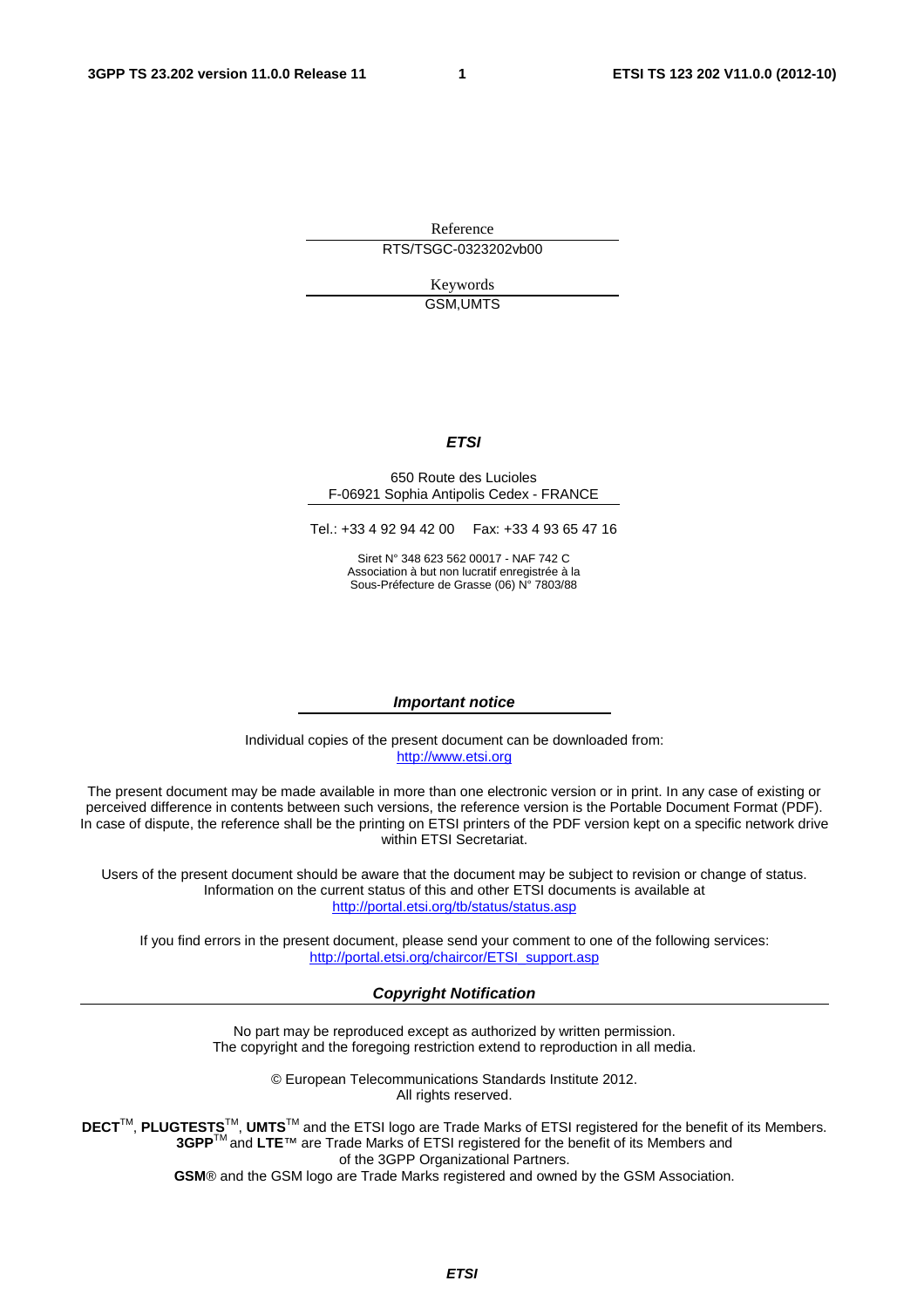### Intellectual Property Rights

IPRs essential or potentially essential to the present document may have been declared to ETSI. The information pertaining to these essential IPRs, if any, is publicly available for **ETSI members and non-members**, and can be found in ETSI SR 000 314: *"Intellectual Property Rights (IPRs); Essential, or potentially Essential, IPRs notified to ETSI in respect of ETSI standards"*, which is available from the ETSI Secretariat. Latest updates are available on the ETSI Web server [\(http://ipr.etsi.org](http://webapp.etsi.org/IPR/home.asp)).

Pursuant to the ETSI IPR Policy, no investigation, including IPR searches, has been carried out by ETSI. No guarantee can be given as to the existence of other IPRs not referenced in ETSI SR 000 314 (or the updates on the ETSI Web server) which are, or may be, or may become, essential to the present document.

### Foreword

This Technical Specification (TS) has been produced by ETSI 3rd Generation Partnership Project (3GPP).

The present document may refer to technical specifications or reports using their 3GPP identities, UMTS identities or GSM identities. These should be interpreted as being references to the corresponding ETSI deliverables.

The cross reference between GSM, UMTS, 3GPP and ETSI identities can be found under [http://webapp.etsi.org/key/queryform.asp.](http://webapp.etsi.org/key/queryform.asp)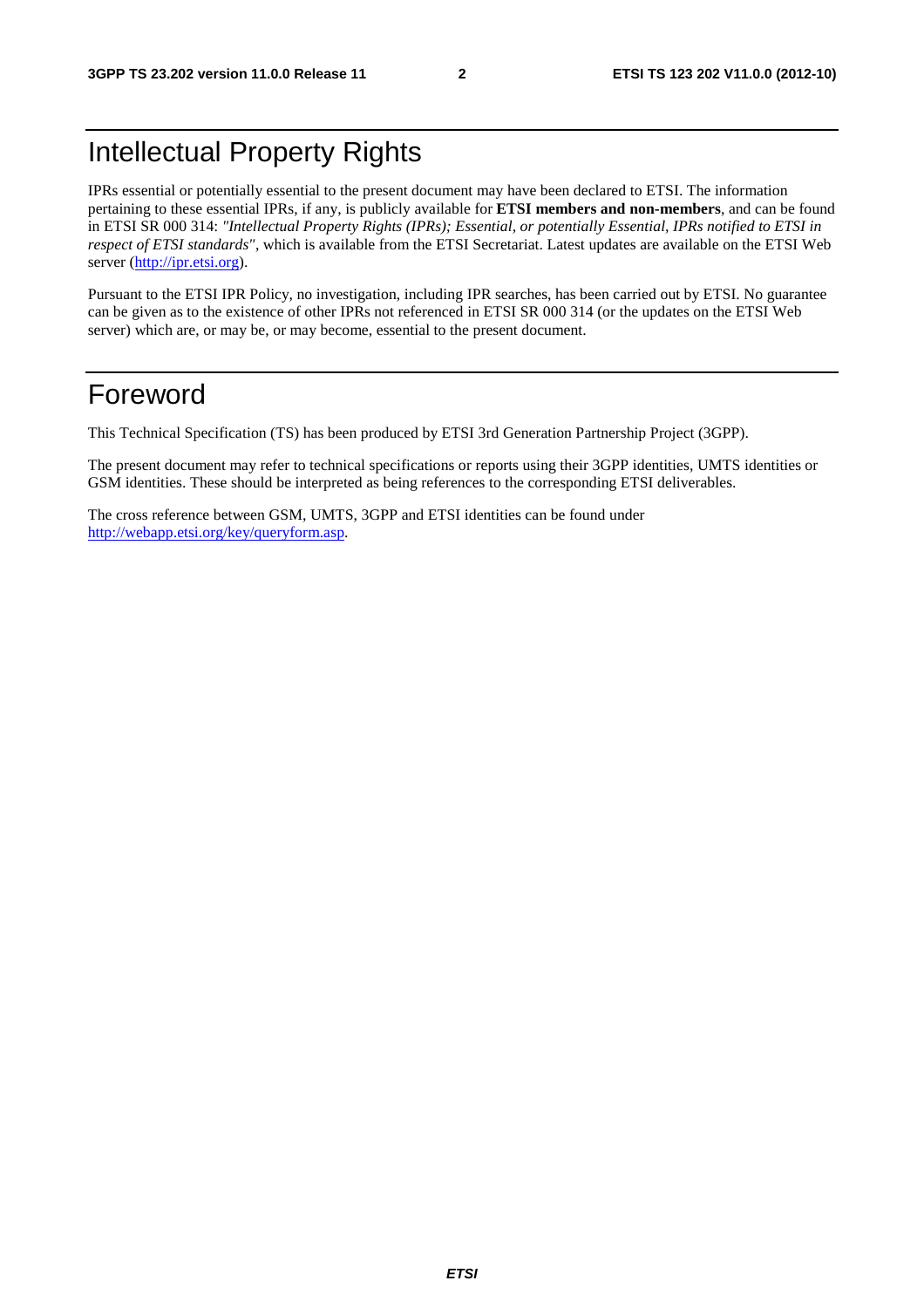$\mathbf{3}$ 

# Contents

| 1                                                   |                               |  |  |  |  |  |
|-----------------------------------------------------|-------------------------------|--|--|--|--|--|
| 2                                                   |                               |  |  |  |  |  |
| 3<br>3.1<br>3.2                                     |                               |  |  |  |  |  |
| 4<br>4.1<br>4.1.1<br>4.1.2<br>4.2<br>4.2.1<br>4.2.2 |                               |  |  |  |  |  |
| 5<br>5.1<br>5.1.1<br>5.1.2<br>5.1.3<br>5.1.4<br>5.2 |                               |  |  |  |  |  |
| 6<br>6.1<br>6.2                                     |                               |  |  |  |  |  |
| 7                                                   |                               |  |  |  |  |  |
| 8                                                   |                               |  |  |  |  |  |
| 9                                                   |                               |  |  |  |  |  |
| 10<br>10.1<br>10.2                                  |                               |  |  |  |  |  |
|                                                     | <b>Annex A (informative):</b> |  |  |  |  |  |
|                                                     |                               |  |  |  |  |  |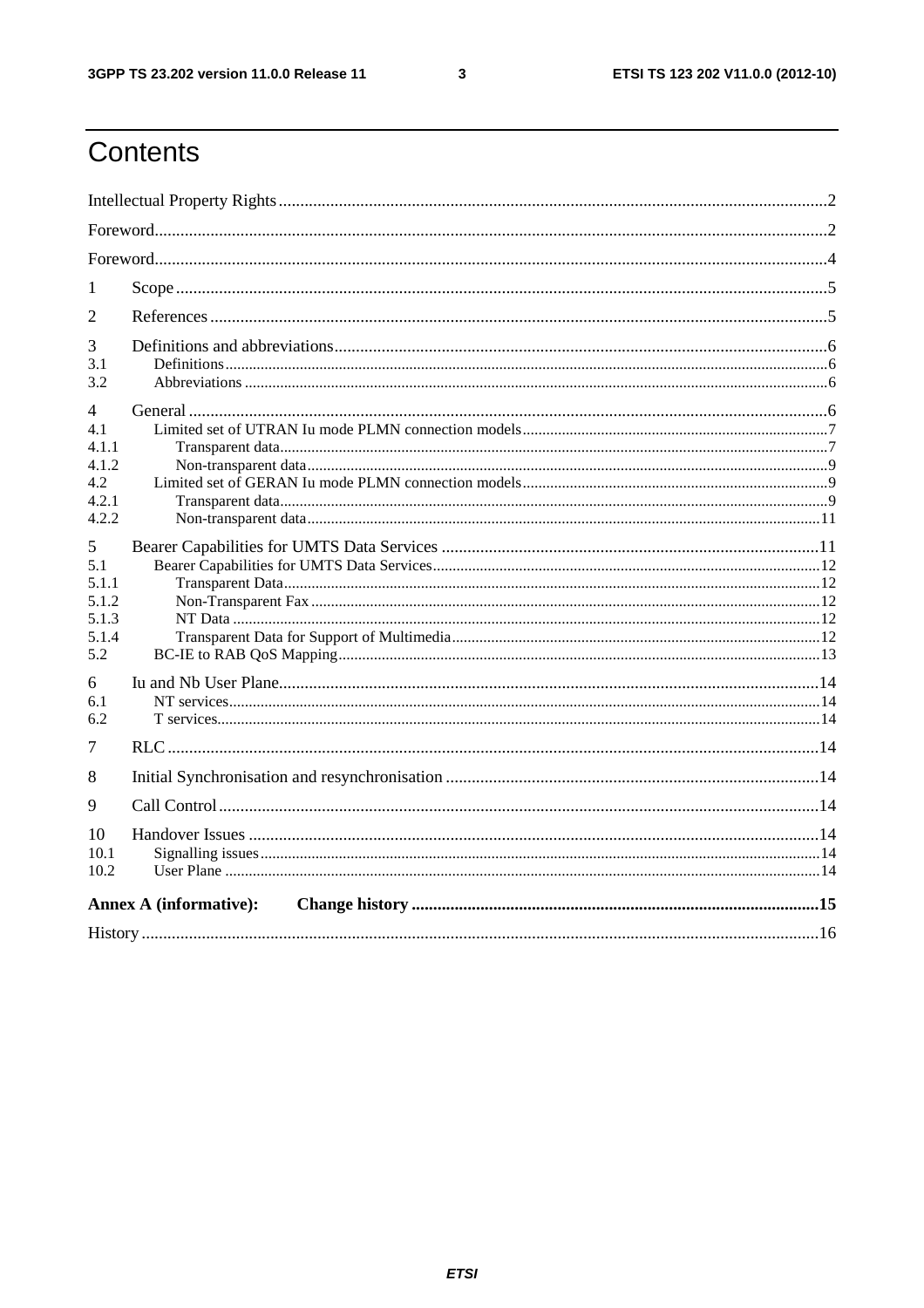### Foreword

This Technical Specification (TS) has been produced by ETSI 3rd Generation Partnership Project (3GPP).

The present document may refer to technical specifications or reports using their 3GPP identities, UMTS identities or GSM identities. These should be interpreted as being references to the corresponding ETSI deliverables.

The cross reference between GSM, UMTS, 3GPP and ETSI identities can be found under [http://webapp.etsi.org/key/queryform.asp.](http://webapp.etsi.org/key/queryform.asp)

The contents of the present document are subject to continuing work within the TSG and may change following formal TSG approval. Should the TSG modify the contents of the present document, it will be re-released by the TSG with an identifying change of release date and an increase in version number as follows:

Version x.y.z

where:

- x the first digit:
	- 1 presented to TSG for information;
	- 2 presented to TSG for approval;
	- 3 or greater indicates TSG approved document under change control.
- y the second digit is incremented for all changes of substance, i.e. technical enhancements, corrections, updates, etc.
- z the third digit is incremented when editorial only changes have been incorporated in the document.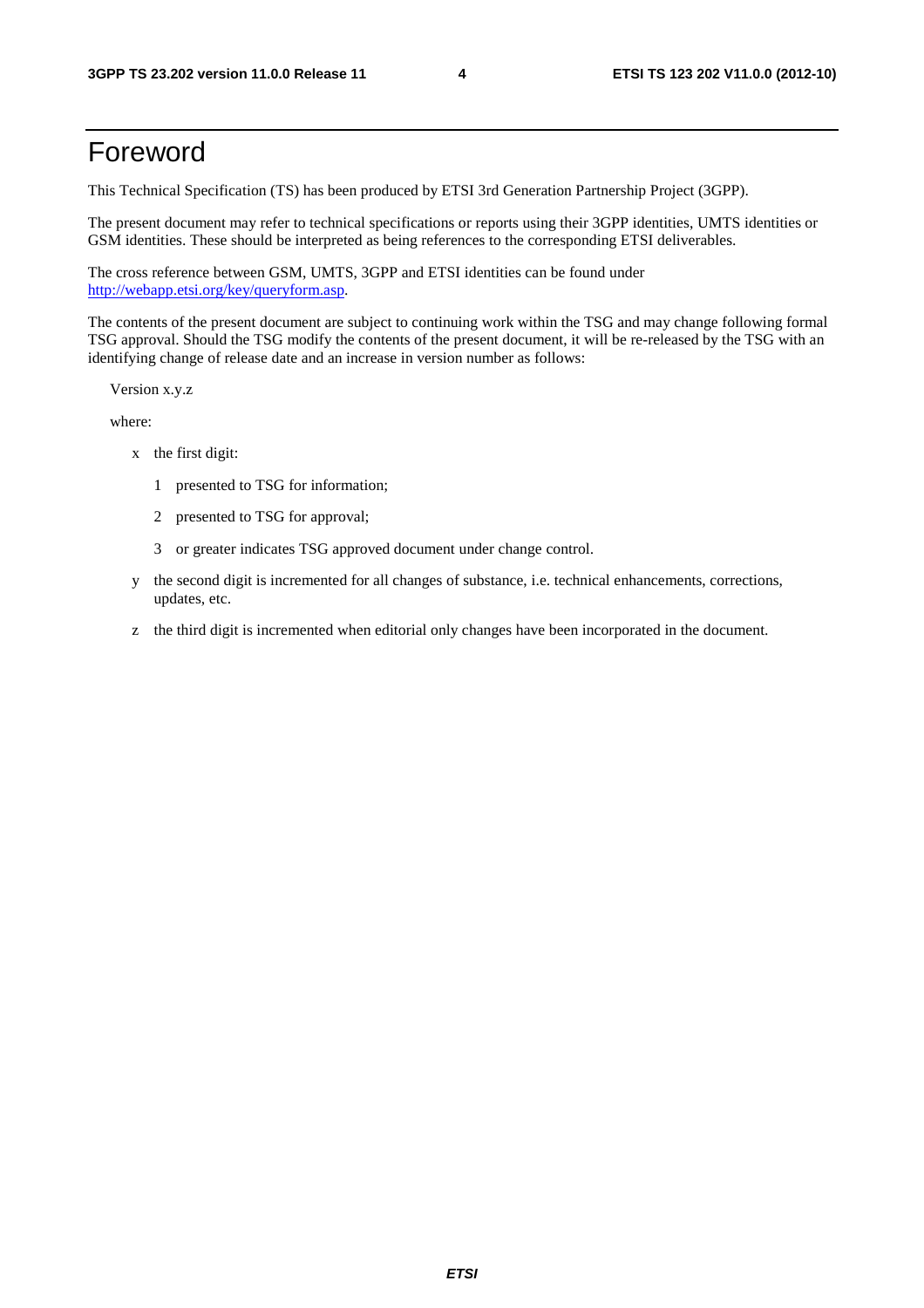### 1 Scope

The present document provides an overview of the architecture and issues related to the provision of Circuit Switched Bearer Services in a 3G mobile network (UMTS) operating in UTRAN or GERAN Iu mode. Handover to GERAN A/Gb mode is also considered.

NOTE: The Gb interface does not play any role in the scope of the present document although the term "A/Gb mode" is used.

### 2 References

The following documents contain provisions which, through reference in this text, constitute provisions of the present document.

- References are either specific (identified by date of publication, edition number, version number, etc.) or non-specific.
- For a specific reference, subsequent revisions do not apply.
- For a non-specific reference, the latest version applies. In the case of a reference to a 3GPP document (including a GSM document), a non-specific reference implicitly refers to the latest version of that document in the same Release as the present document.
- [1] 3GPP TS 22.001: "Principles of circuit telecommunication services supported by a PLMN".
- [2] 3GPP TR 21.905: "Vocabulary for 3GPP Specifications".
- [3] 3GPP TS 22.003: "Circuit Teleservices supported by a PLMN".
- [4] 3GPP TS 22.002: "Circuit Bearer Services (BS) supported by a Public Land Mobile Network (PLMN)".
- [5] 3GPP TS 22.101: "Service principles".
- [6] 3GPP TS 22.105: "Services and service capabilities".
- [7] 3GPP TS 23.002: "Network architecture".
- [8] 3GPP TS 23.034: "High Speed Circuit Switched Data (HSCSD) -Stage 2".
- [9] 3GPP TS 23.101: "General UMTS architecture".
- [10] 3GPP TS 23.107: "Quality of Service (QoS), concept and architecture".
- [11] 3GPP TS 24.022: "Radio Link Protocol (RLP) for circuit switched bearer and teleservices ".
- [12] 3GPP TS 25.322: "Radio Link Control (RLC) protocol specification".
- [13] 3GPP TS 25.415: "UTRAN Iu Interface user plane protocols".
- [14] 3GPP TS 27.001: "General on Terminal Adaption Functions (TAF) for Mobile Station (MS)".
- [15] 3GPP TS 29.007: "General requirements on interworking between the Public Land Mobile Network (PLMN) and the Integrated Services Digital Network (ISDN) or Public Switched Telephone Network (PSTN)".
- [16] ITU-T Recommendation V.90 (09/98): "A digital modem and analogue modem pair for use on the Public Switched Telephone Network (PSTN) at data signalling rates of up to 56 000 bit/s downstream and up to 33 600 bit/s upstream".
- [17] ITU-T Recommendation T.30 "Procedures for document facsimile transmission in the general switched telephone network".
- [18] 3GPP TS 44.021: "Rate adaption on the Mobile Station Base Station System (MS BSS) interface".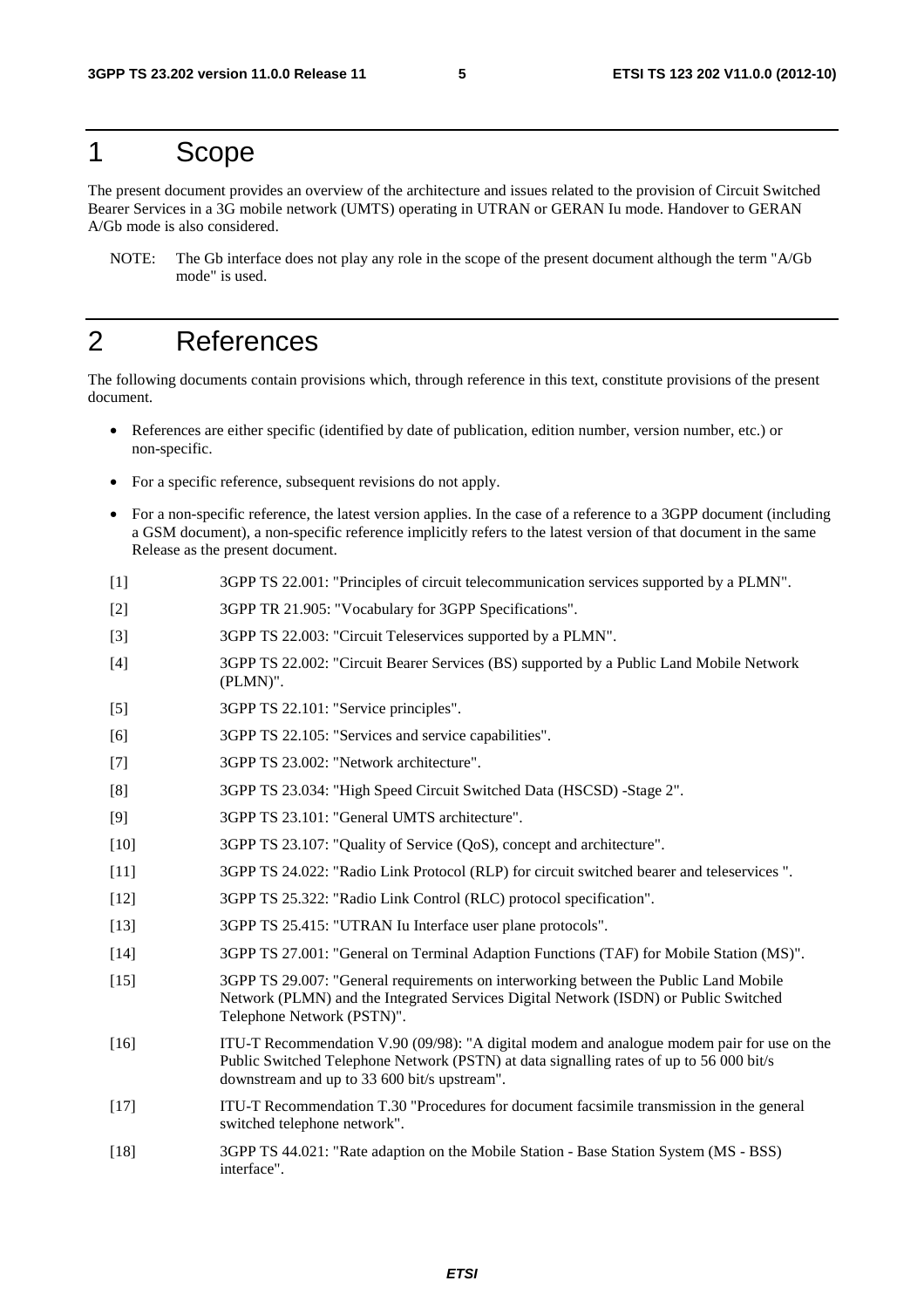- [19] 3GPP TS 48.020: "Rate adaption on the Base Station System Mobile-services Switching Centre (BSS - MSC) interface".
- [20] ITU-T Recommendation I.366.1 (06/98): "Segmentation and Reassembly Service Specific Convergence Sublayer for the AAL type 2".
- [21] ITU-T Recommendation Q.2630.1 (12/99): "AAL type 2 signalling protocol (Capability Set 1)".
- [22] 3GPP TS 43.051: "GSM/EDGE Radio Access Network (GERAN) overall description, stage 2"
- [23] 3GPP TS 43.010: "GSM Public Land Mobile Network (PLMN) connection types"
- [24] 3GPP TS 29.415: "Core Network Nb Interface User Plane Protocols".
- [25] ITU-T Recommendation I.363.2: "B-ISDN ATM Adaptation Layer specification : Type 2 AAL".
- [26] ITU-T Recommendation I.460 (02/99): "Multiplexing, rate adaption and support of existing interfaces".
- [27] ITU-T Recommendation I.366.2: "AAL type 2 service specific convergence sublayer for narrowband services".

### 3 Definitions and abbreviations

#### 3.1 Definitions

The term 'Mobile Station' (MS) in the present document is synonymous with the term 'User Equipment' (UE ) as defined in 3GPP TR 21.905 [2].

For the purposes of the present document the following terms and definitions given in 3GPP TS 21.905 [2] and the following apply:

**A/Gb mode:** indicates that the text applies only to a system or sub-system which operate in A/Gb mode of operation, i.e. with a functional division that is in accordance with the use of an A or a Gb interface between the radio access network and the core network

**Iu mode:** indicates that the text applies only to a system or a sub-system which operates in Iu mode of operation, i.e. with a functional division that is in accordance with the use of an Iu-CS or Iu-PS interface between the radio access network and the core network

### 3.2 Abbreviations

For the purposes of the present document, the abbreviations given in 3GPP TS 21.905 [2] and the following apply.

| BC           | <b>Bearer Capability</b>         |
|--------------|----------------------------------|
| <b>CE</b>    | <b>Connection Element</b>        |
| <b>CT</b>    | Circuit                          |
| <b>GBR</b>   | <b>Guaranteed Bitrate</b>        |
| <b>MBR</b>   | <b>Maximum Bitrate</b>           |
| <b>RA</b>    | <b>Rate Adaptation Functions</b> |
| <b>RNL</b>   | Radio Network Layer              |
| S/C          | Split/Combine Function           |
| <b>WAIUR</b> | Wanted Air Interface User Rate   |

### 4 General

CS data services in UMTS are divided according to 3GPP TS 22.001 [1] into Bearer Services (3GPP TS 22.002 [4]) and end-to-end Teleservices (3GPP TS 22.003 [3]). These services are built on services provided by the Access Network. The Radio Access Bearer Services are invoked through the RNL-SAP provided by the Iu User Plane to the Non-access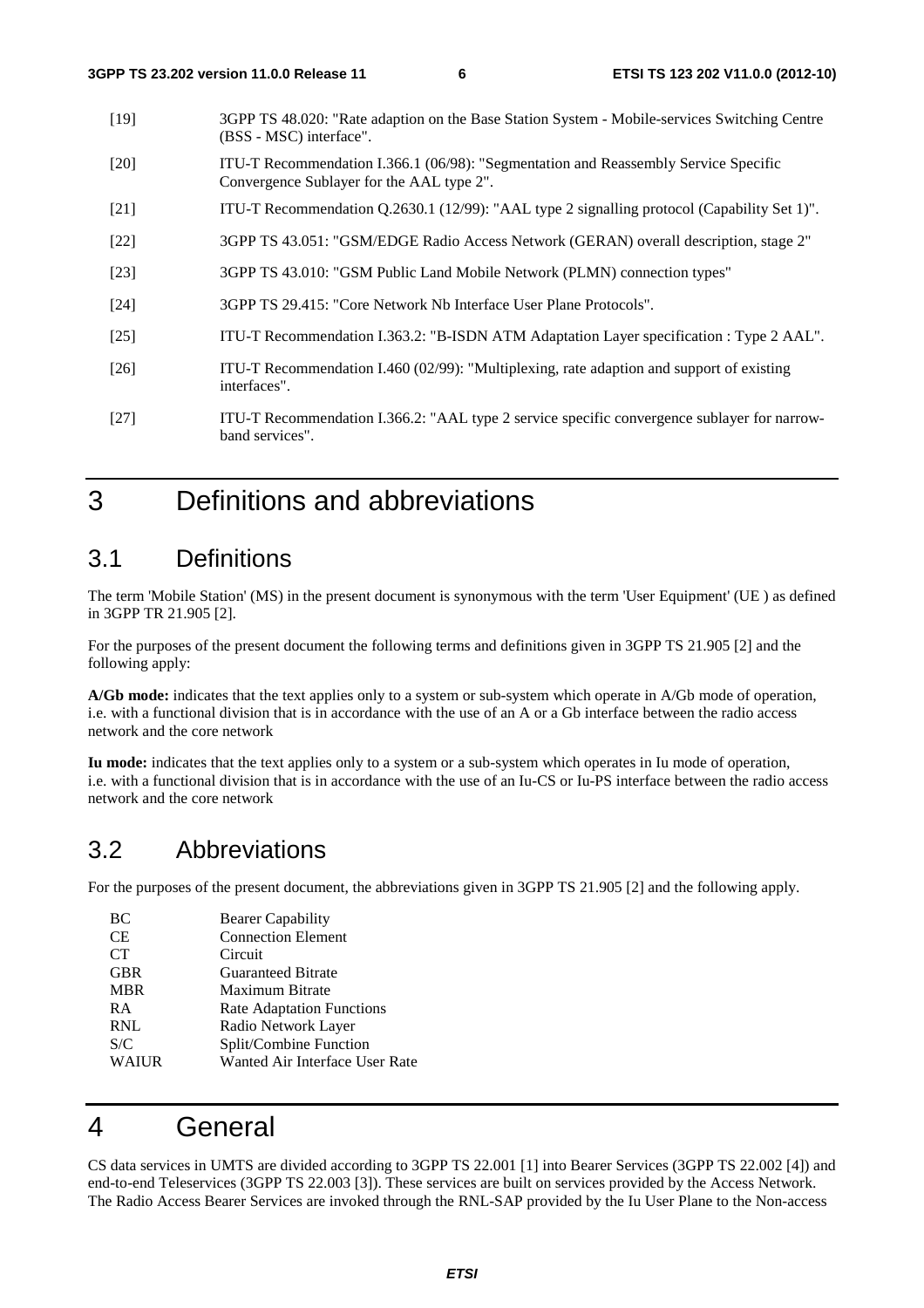stratum on the Core Network side, and the corresponding SAP provided by the RLC to the Non-access stratum on the Terminal side. Figure 1 shows the service architecture.



**Figure 1: Service architecture** 

### 4.1 Limited set of UTRAN Iu mode PLMN connection models

#### 4.1.1 Transparent data

Figure 2 shows the connection model for synchronous transparent CS data. In general all the user data bits are conveyed between the MT and the IWF as they are received from the TE. This implies that the RLC SDU/ Iu UP frame is transparent.

Figure 3 shows the connection model for asynchronous transparent CS data. The rate adaptation function RA0 from 3GPP TS 44.021 [18] (adapted to the RLC SDU size) is used for converting between asynchronous data and a synchronous bit stream. End-to-end flow control is not applicable in UTRAN Iu mode, thus no status bits are conveyed over RAN/UTRAN (see 3GPP TS 27.001 [14]).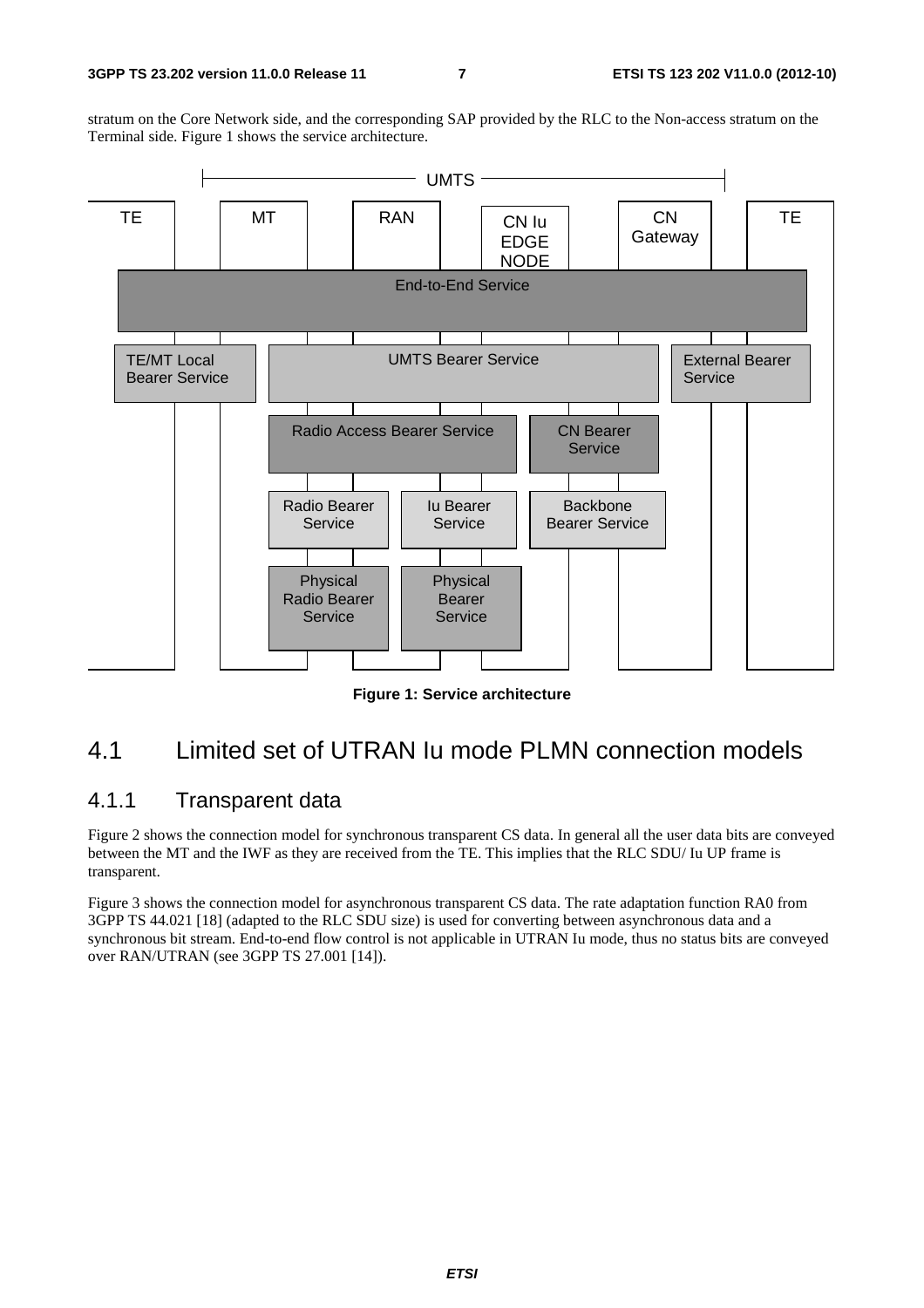





**Figure 3: Connection model for Asynchronous T CS data**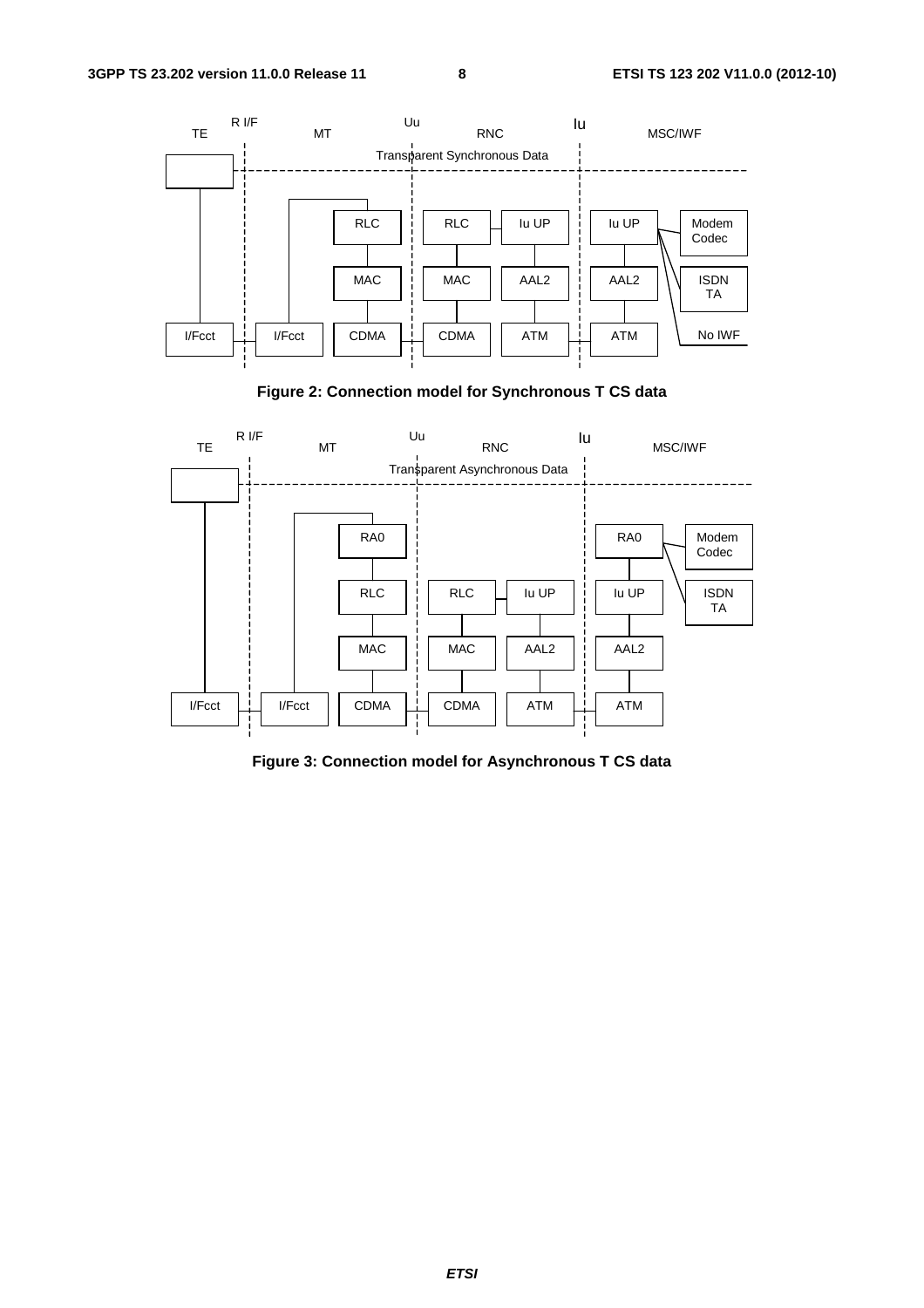#### 4.1.2 Non-transparent data

Figure 4 shows the connection model for asynchronous non-transparent CS data.



**Figure 4: Connection model for Asynchronous NT CS data** 

### 4.2 Limited set of GERAN Iu mode PLMN connection models

This subclause gives an overall overview on the PLMN connection models for circuit switched data services in GERAN Iu mode. The stage 2 description is given in 3GPP TS 43.051 [22]. For details concerning the PLMN connection models refer to 3GPP TS 43.010 [23].

#### 4.2.1 Transparent data

Figure 5 shows the connection model for synchronous transparent CS data. In general all the user data bits are conveyed between the MT and the IWF as they are received from the TE. This implies that the RLC SDU/ Iu UP frame is transparent.

Figure 6 shows the connection model for asynchronous transparent CS data. The rate adaptation function RA0 from 3GPP TS 44.021 [18] (adapted to the RLC SDU size) is used for converting between asynchronous data and a synchronous bit stream. End-to-end flow control is not applicable in GERAN Iu mode, thus no status bits are conveyed over RAN/GERAN (see 3GPP TS 27.001 [14]).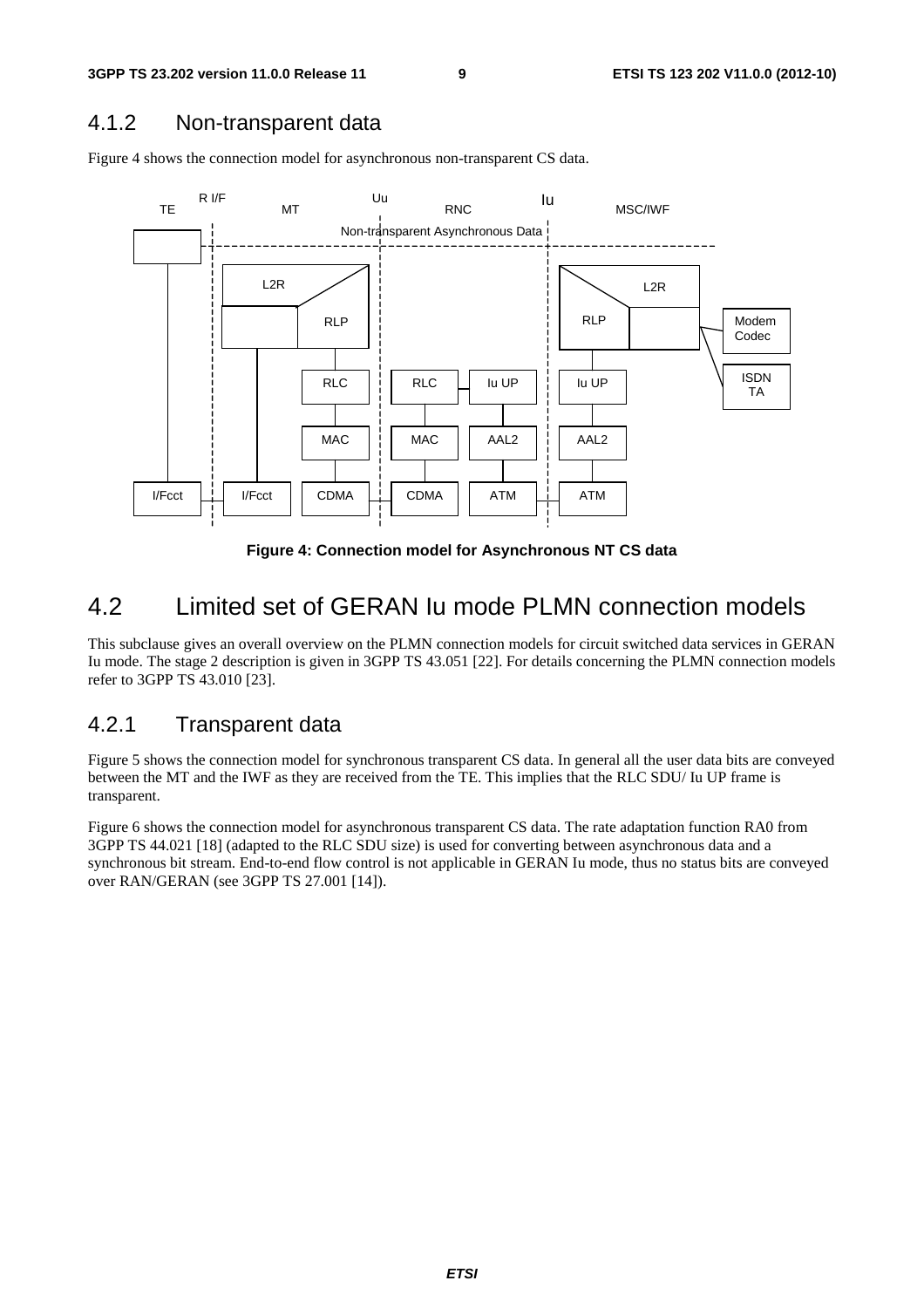

**Figure 5: Connection model for Synchronous T CS data** 



**Figure 6: Connection model for Asynchronous T CS data**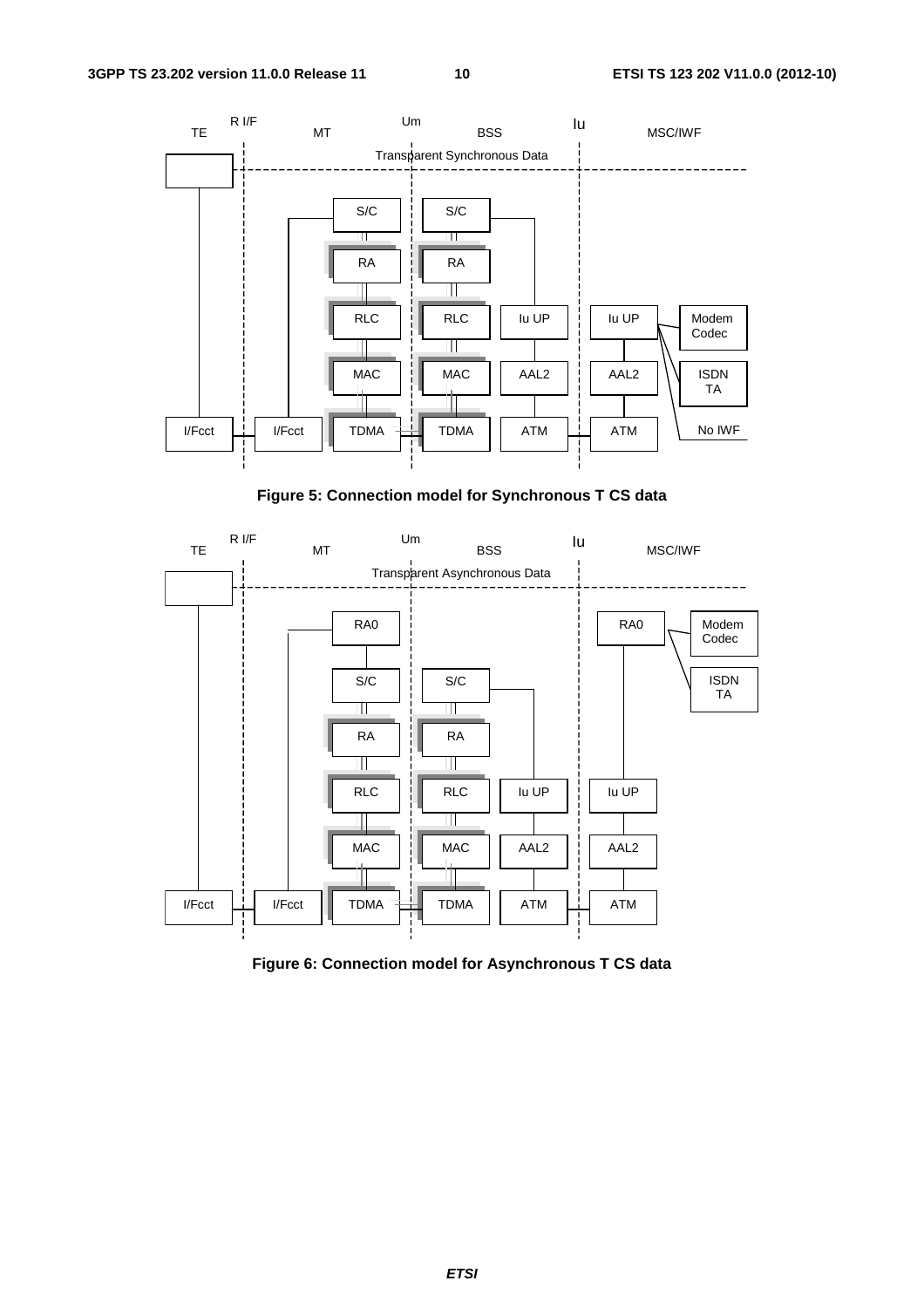#### 4.2.2 Non-transparent data

Figure 7 shows the connection model for asynchronous non-transparent CS data.



**Figure 7: Connection model for Asynchronous NT CS data** 

### 5 Bearer Capabilities for UMTS Data Services

The UMTS bearer services are described by the PLMN BC-IE. Five services (or services categories) are currently distinguishable from the PLMN BC-IE in UTRAN Iu mode:

- Speech.
- Transparent Data for support of Multimedia.
- Transparent Data.
- Non-transparent Fax.
- Non-transparent data.

Four services (or services categories) are currently distinguishable from the PLMN BC-IE in GERAN Iu mode:

- Speech.
- Transparent Data for support of Multimedia.
- Transparent Data.
- Non-transparent data.

Speech is currently not in the scope of the present document.

Each UMTS bearer service is supported by a Radio Access Bearers (RAB). The RABs in turn are described by the QoS parameters. There may be one or several RAB candidates for supporting a UMTS bearer service. The possible candidates are described by a mapping of the BC-IE to RAB QoS described in subclause 5.2.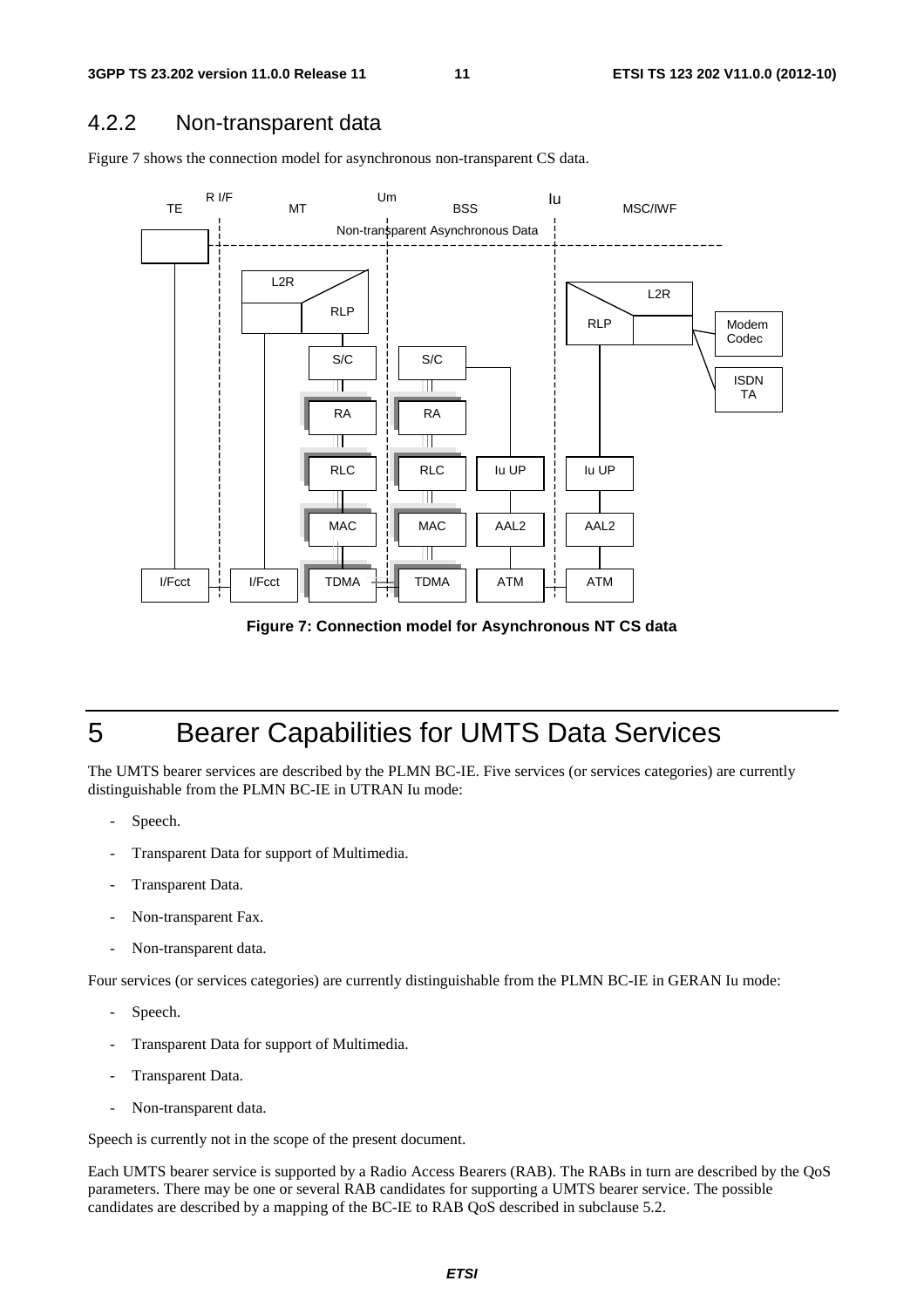### 5.1 Bearer Capabilities for UMTS Data Services

#### 5.1.1 Transparent Data

This service is distinguished by the following BC-IE parameters:

- $ITC = UDI$  or 3.1 kHz audio or Other  $ITC = RDI$ .
- $-CE =$  transparent.

For this service the FNUR at the setup is restricted to:

- $-64$  kbit/s, in case ITC = UDI.
- $-$  56 kbit/s in case ITC = UDI or Other ITC = RDI.
- 28,8 kbit/s, in case ITC = 3,1 kHz audio.
- NOTE: ITU-T Recommendation V.90 [16] is not supported in transparent mode, because asymmetric user rates are not supported in transparent mode.

#### 5.1.2 Non-Transparent Fax

This service is only applicable for UTRAN Iu mode. It is distinguished by the following BC-IE parameters:

- ITC = Fax Group 3 (ITU-T Recommandation T.30 [17]).
- $-CE = non-transport.$

WAIUR shall not be more than 28.8 kbit/s. The possible AIURs are limited to 14,4 kbit/s and 28,8 kbit/s.

#### 5.1.3 NT Data

This service is distinguished by the following BC-IE parameters:

- ITC = UDI or 3.1 kHz audio or Other ITC = RDI.
- $-CE = non-transport.$

The possible AIURs in UTRAN Iu mode are limited to 14,4 kbit/s, 28,8 kbit/s and 57,6 kbit/s. For GERAN Iu mode the following AIURs are possible: 9,6 kbit/s, 14,4 kbit/s, 19,2 kbit/s, 28,8 kbit/s, 38,4 kbit/s, 43,2 kbit/s and 57,6 kbit/s.

#### 5.1.4 Transparent Data for Support of Multimedia

This service is distinguished by the following BC-IE parameters:

- ITC = UDI or 3.1 kHz audio or Other ITC = RDI.
- $CE =$  transparent.
- Other rate adaptation  $=$  H.223 and H.245.

For this service the FNUR at the setup is restricted to:

- $-64$  kbit/s, in case ITC = UDI.
- 56 kbit/s in case Other ITC = RDI.
- 33,6 kbit/s, in case ITC = 3,1 kHz audio.
- $32$  kbit/s, in case ITC = UDI.
- 28,8 kbit/s, in case  $ITC = 3.1$  kHz audio.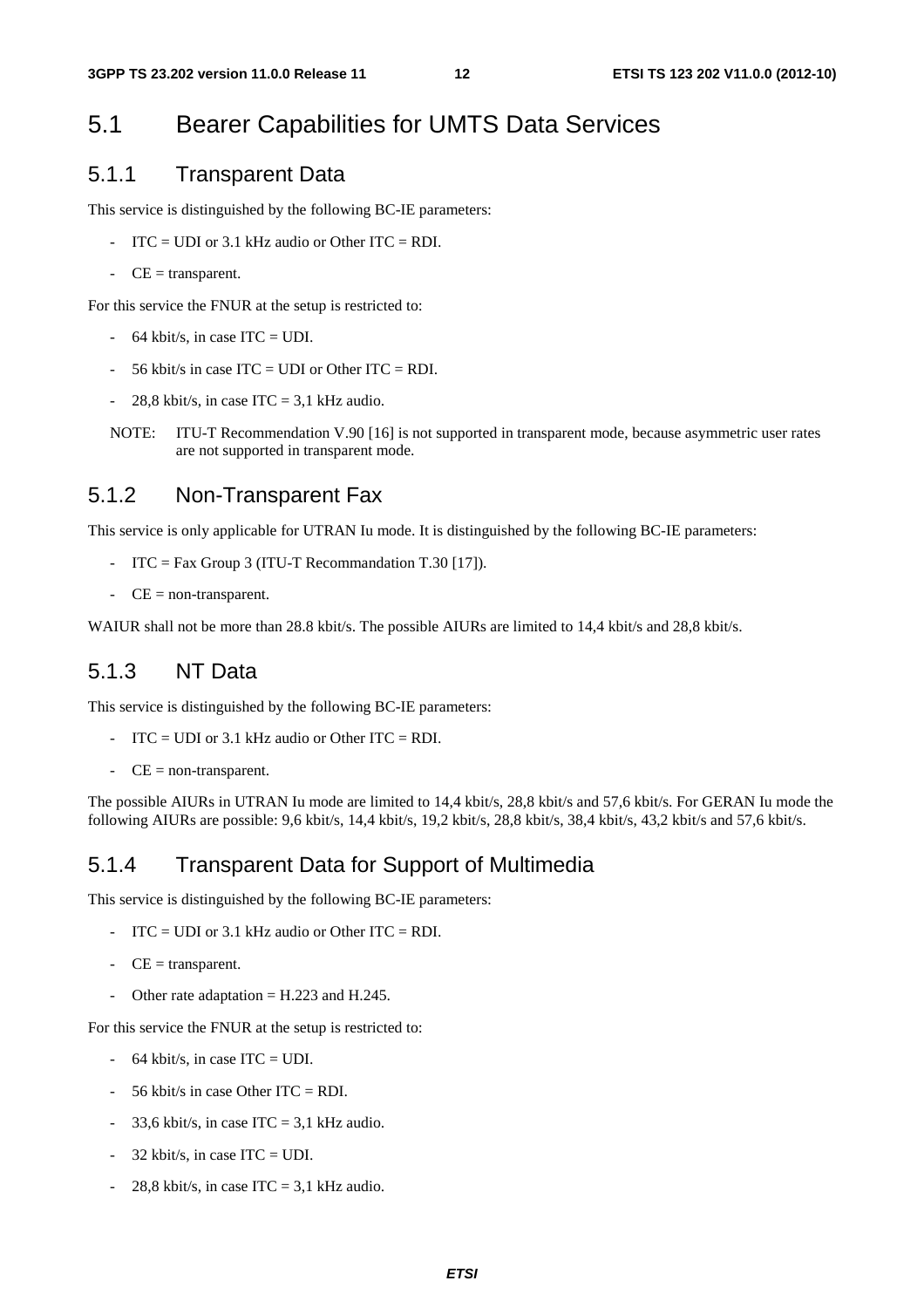NOTE: Transmission rates 31.2 kbit/s and 28.8 kbit/s negotiated by the modems in a 3.1 kHz multimedia call may be used with a rate adaptation to 33.6 kbit/s between the UE and the IWF (see 3GPP TS 27.001 [14] and 3GPP TS 29.007 [15]). The negotiated values shall be provided by the MSC by way of a MODIFY message.

### 5.2 BC-IE to RAB QoS Mapping

Since UMTS bearer services are described by BC-IEs and RABs by QoS parameters, a mapping between the UMTS bearer services and the possible RABs that support them has to be specified. The QoS mapping is based on 3GPP TS 23.107 [10] and is specified in detail in 3GPP TS 27.001[14], annex B, subclause B.1.13.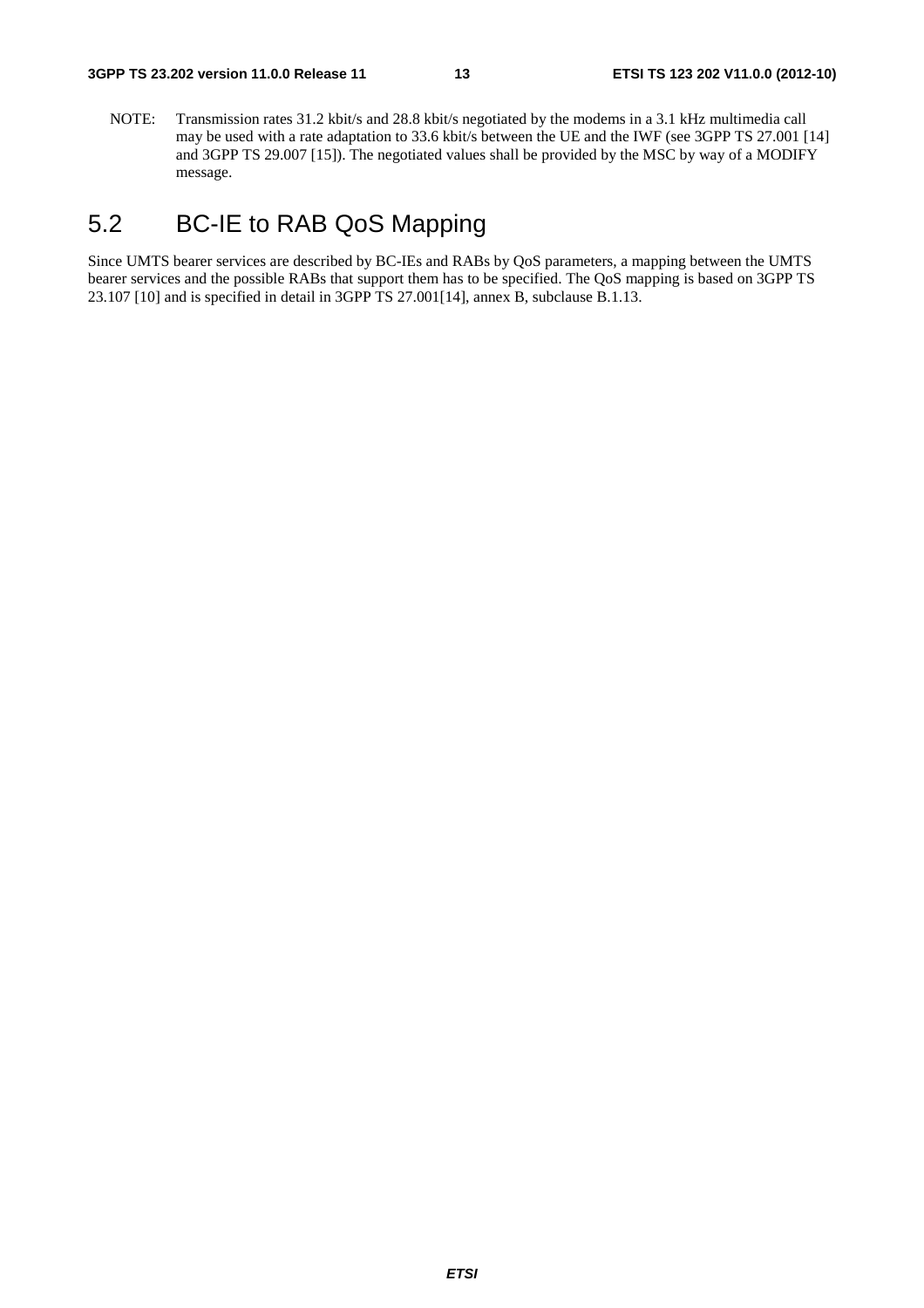### 6 Iu and Nb User Plane

### 6.1 NT services

The Iu and NB User Plane for NT services is described in Clause 11a.2 of 3GPP TS 29.007 [15].

### 6.2 T services

The Iu and NB User Plane for T services is described in Clause 11a.3 of 3GPP TS 29.007 [15].

# 7 RLC

The RLC shall be used in transparent mode for T and NT services.

### 8 Initial Synchronisation and resynchronisation

The initial synchronisation and actions on loss of synchronisation are specified in 3GPP TS 27.001 [14] and 3GPP TS 29.007 [15].

### 9 Call Control

BC-IE negotiation procedures and mapping to ISDN are specified in 3GPP TS 27.001 [14] and 3GPP TS 29.007 [15]. BC-IE parameter values shall be restricted as indicated in subclause 5.1. See also 3GPP TS 27.001 [14], annex B, table B.5a for further details on the validity of parameter values in A/Gb mode and Iu mode.

### 10 Handover Issues

#### 10.1 Signalling issues

The handling of signalling during handover is described in Clause 11.0 of 3GPP TS 29.007 [15].

### 10.2 User Plane

The handling of the user plane during handover is described in clause 11 of 3GPP TS 29.007 [15].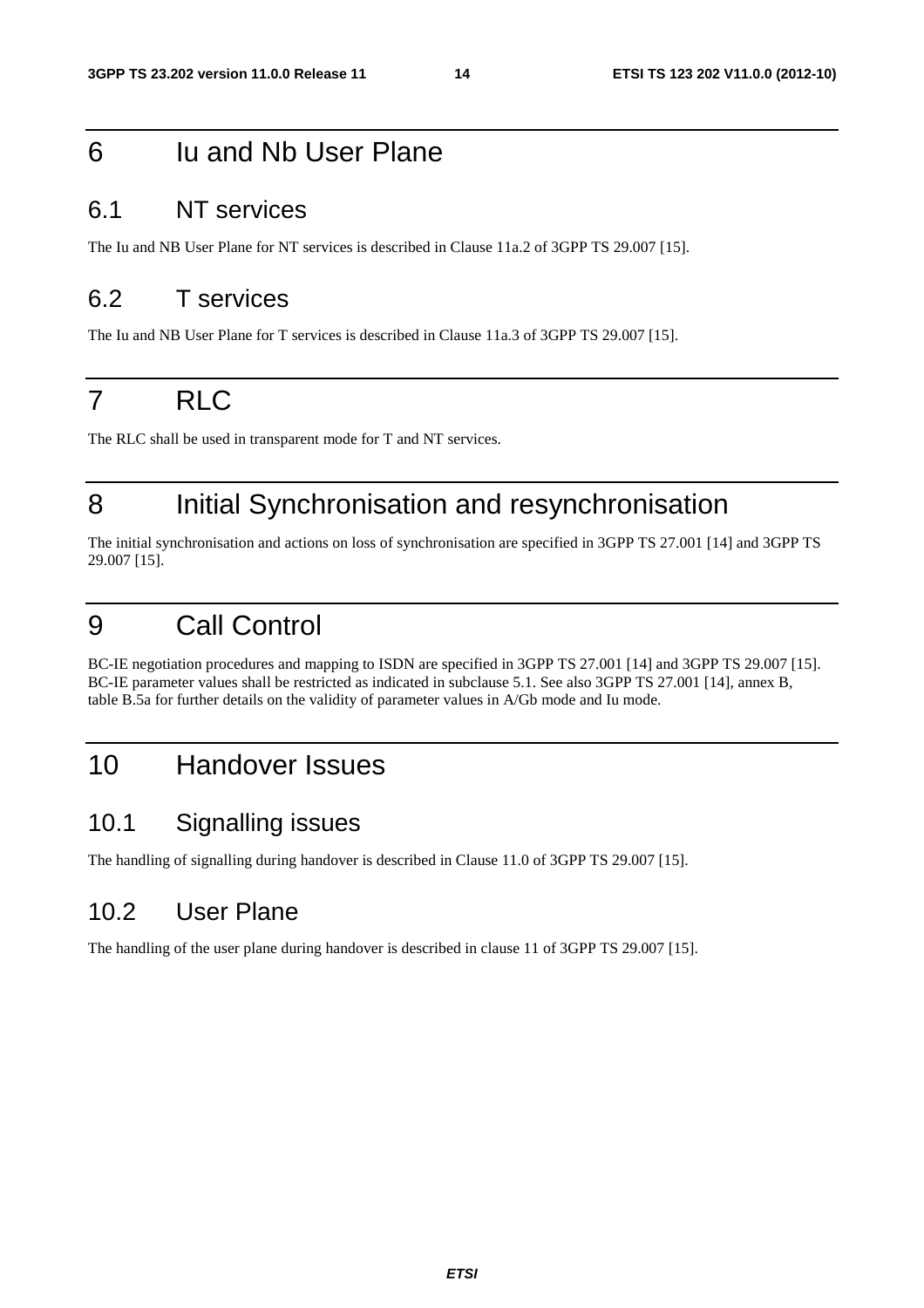## Annex A (informative): Change history

| <b>Date</b> | TSG#         | TSG Doc.  |   | <b>CR Rev</b> | Subject/Comment                                                         | Old    | <b>New</b> |
|-------------|--------------|-----------|---|---------------|-------------------------------------------------------------------------|--------|------------|
| 12-2004     | CN#26        | NP-040607 |   |               | "Technical Report" changed to "Technical Specification"<br>in the       | 1.0.1  | 6.0.0      |
|             |              |           |   |               | foreword                                                                |        |            |
| 03-2005     | <b>CN#27</b> | NP-050110 |   |               | References for Ju and Nb User Plane                                     | 6.0.0  | 6.1.0      |
| 06-2007     | CT#36        |           |   |               | Upgraded to Release 7                                                   | 6.1.0  | 7.0.0      |
| 12-2008     | CT#42        |           |   |               | Upgraded to v8.0.0 due to simple upgrade without no technical<br>change | 7.0.0  | 8.0.0      |
| 12-2009     | CT#46        |           |   |               | Automatic upgrade from previous Release                                 | 8.0.0  | 9.0.0      |
| 09-2010     | CT#49        | CP-100549 | 2 |               | Correcting unspecific external reference                                | 9.0.0  | 9.1.0      |
| 03-2011     | CT#51        |           |   |               | Automatic upgrade from previous Release version 9.1.0                   | 9.1.0  | 10.0.0     |
| 03-2011     | CT#51        |           |   |               | Correction of heading and numbering made by MCC                         | 10.0.0 | 10.0.1     |
| 09-2012     | CT#57        |           |   |               | Automatic upgrade from previous Release version 10.0.1                  | 10.0.1 | 11.0.0     |